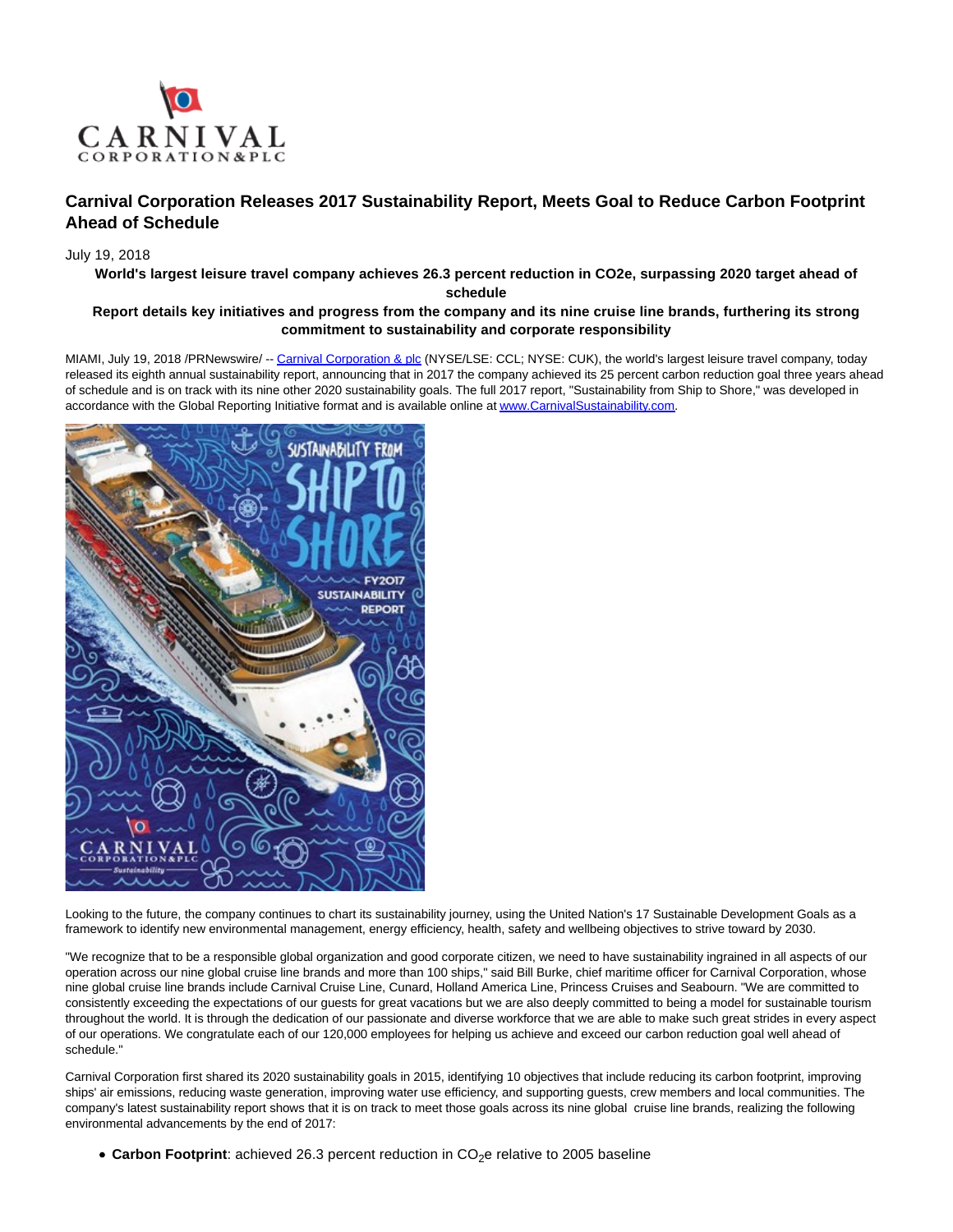- **Exhaust Gas Cleaning Systems (EGCS)**: 62 percent of fleet equipped with EGCS, capable of reducing sulfur compounds and particulate matter in ships' engine exhaust at any operating state of a ship, resulting in improved quality of air emissions
- **Cold Ironing**: 43 percent of fleet equipped with capability to use shoreside electric power while the ship is docked
- **Advanced Waste Water Purification Systems**: increased coverage of fleet-wide capacity by 6.2 percentage points from 2014 baseline. Together, the company's standard and AWWPS systems meet and/or exceed water treatment requirements established by the International Maritime Organization, and national and local authorities.
- **Waste Reduction**: reduced non-recycled waste generated by shipboard operations by 3.7 percent relative to 2016 baseline, and sent 79 percent of the U.S. food and municipal type waste to a facility that captured the energy from the waste
- **Water Efficiency**: improved water use efficiency of shipboard operations by 4 percent relative to 2010 baseline, to a rate of 60 gallons per person per day, versus the U.S. national average of 90 gallons per person per day

### **LNG: Powering Next-Generation "Green Cruising"**

Liquified Natural Gas (LNG) is the most environmentally-friendly and low-emission fuel currently available. As part of the company's commitment to reducing air emissions and improving air quality in the ports and ecosystems it visits, Carnival Corporation has invested in two major environmental intiatives, EGCS and LNG, that are leading not just the cruise industry but the overall maritime sector and provide a balanced approach to fuel usage and clean-air emissions. In 2017, Carnival Corporation received the Lloyd's List Americas 2017 Cleaner Safer Seas Solutions Award for its commitment to LNG operations and cleaner air.

In 2017 Carnival Corporation welcomed to its fleet the second cruise ship in the world able to be powered by LNG while in port, as dual-fueled AIDAperla began LNG operations when docked in three European ports. AIDAperla is the sister ship to dual-fueled AIDAprima, which launched in 2016.

In December 2018, AIDAnova will launch on its maiden voyage as the first fully LNG-powered cruise ship in the world, capable of running exclusively on LNG both in port and at sea. Six more Carnival Corporation ships generating 100 percent of their power from LNG will be in operation by 2022, sailing for AIDA Cruises, Costa Cruises, Carnival Cruise Line and P&O Cruises (UK).

In November 2017 Carnival Corporation expanded its LNG partnership with Shell Western LNG B.V. to North American ports. Shell will supply fuel for the two next-generation LNG-powered cruise ships on order for Carnival Cruise Line, both of which will be homeported in North America when they launch in 2020 and 2022.

### **Investing in the Future**

"The draw of the ocean's vast beauty is at the center of what makes cruising such an extraordinary vacation choice for the 12.1 million guests who sailed on our 103 ships in 2017," said Elaine Heldewier, sustainability director for Carnival Corporation. "Doing our part to ensure the health and vitality of marine environments long into the future is not only the right thing to do as good corporate citizens, but it's essential to what we do as a business. We are always looking for better ways to improve our technology and processes to further increase efficiencies and decrease our effects on the environment."

In 2017, Carnival Corporation began construction in Miami on the third of its three state-of-the-art Fleet Operations Centers. It also expanded data aggregation and analysis by Neptune, a proprietary platform that enables real-time information transfer and sharing between ships and shoreside teams supporting fleet operations and enhancing the safe passage of ships at sea, while improving operational efficiencies and supporting overall environmental initiatives. New capabilities from these include:

- **Engine performance**: Engine data is monitored in real-time and shared with engine manufacturer Wärtsilä, ensuring engines are maintained at optimal levels, and thus reducing fuel consumption and providing significant emission reduction benefits
- **Exhaust Gas Cleaning Systems (EGCS)**: Operating parameters from the EGCS are checked every three minutes and monitored by onshore teams to ensure systems are operating correctly
- **Energy efficiency**: A broad range of energy consumption measurements are analyzed to direct and drive forward efficiency improvements and help reach greenhouse gas reduction targets

Ensuring environmental compliance and proper implementation of procedures at sea and in port is the responsibility of full-time Environmental Officers working onboard every ship in the Carnival Corporation fleet. In 2017, a weeklong, fleet-wide global training program was implemented for these dedicated senior crew members. The required annual training course, conducted at Carnival Corporation's CSMART Academy at its Arison Maritime Center in the Netherlands, is designed to further develop environmental and technical expertise for the more than 200 Environmental Officers who support the fleet.

### **Caring About Communities**

Because environments are more than just water, land and air, supporting people and communities through sustainable tourism in the more than 700 ports visited by Carnival Corporation ships in 2017 is also a company priority. Seeking to positively contribute to the social, environmental and economic wellbeing of these communities, the company works with local governments, associations, tourism organizations and other community stakeholders to invest in the ports of call its ships visit and to support healthy, sustainable development.

When Hurricanes Harvey, Irma and Maria took a major human, environmental and property toll in the United States and several Caribbean destinations in 2017, the company immediately stepped up to support the ports and islands impacted by the storms. Carnival Corporation brands and foundations collectively pledged up to \$12 million in aid for relief and rebuilding, as employees volunteered their skills, and cruise ships delivered critical supplies to residents in Barbuda, St. Maarten, Dominica and other affected areas.

The relief efforts of Carnival Corporation's cruise lines and staff will continue long-term as islands and communities affected by the hurricanes rebuild.